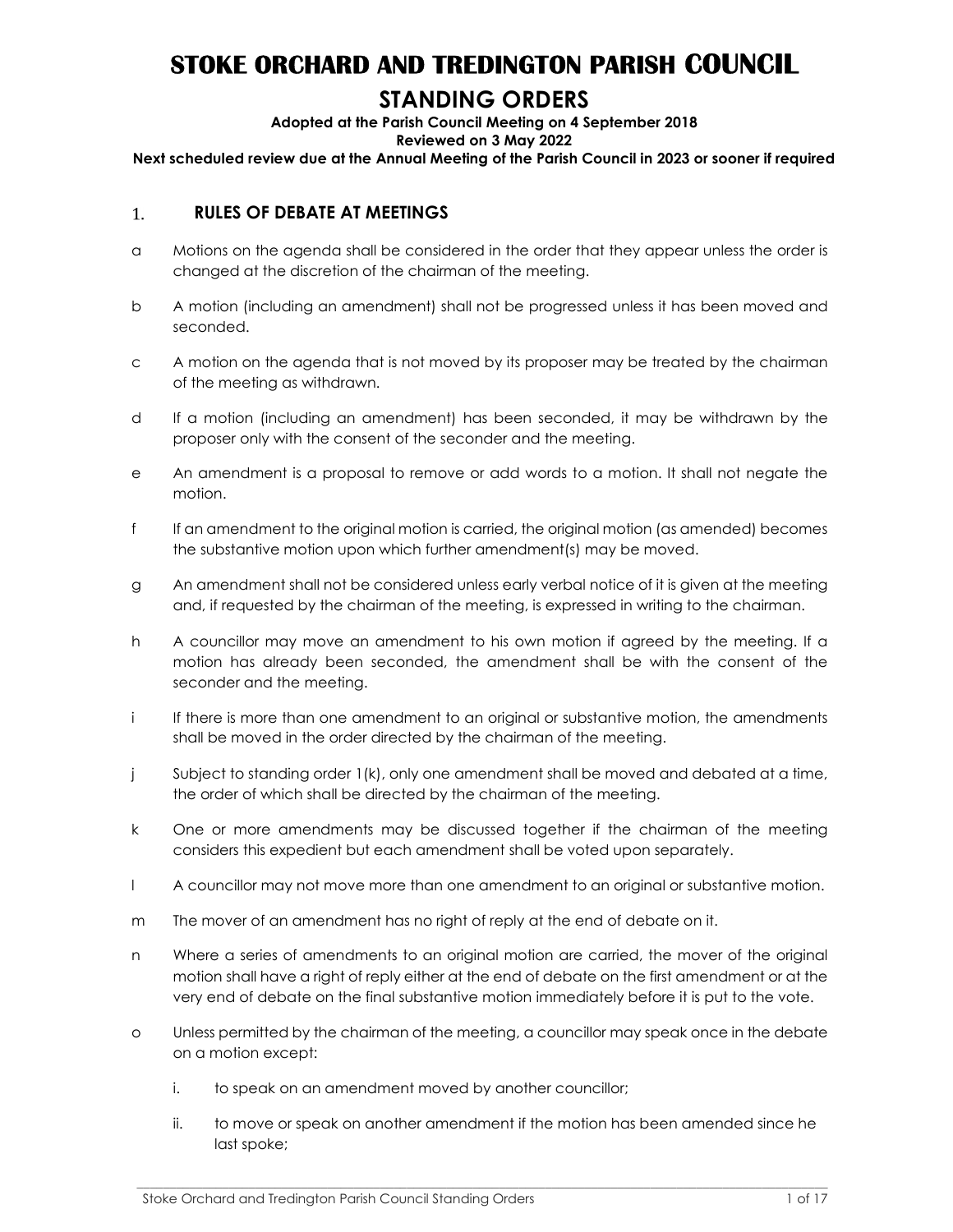- iii. to make a point of order;
- iv. to give a personal explanation; or
- v. to exercise a right of reply.
- p During the debate on a motion, a councillor may interrupt only on a point of order or a personal explanation and the councillor who was interrupted shall stop speaking. A councillor raising a point of order shall identify the standing order which he considers has been breached or specify the other irregularity in the proceedings of the meeting he is concerned by.
- q A point of order shall be decided by the chairman of the meeting and his decision shall be final.
- r When a motion is under debate, no other motion shall be moved except:
	- i. to amend the motion;
	- ii. to proceed to the next business;
	- iii. to adjourn the debate;
	- iv. to put the motion to a vote;
	- v. to ask a person to be no longer heard or to leave the meeting;
	- vi. to refer a motion to a committee or sub-committee for consideration;
	- vii. to exclude the public and press;
	- viii. to adjourn the meeting; or
	- ix. to suspend particular standing order(s) excepting those which reflect mandatory statutory or legal requirements.
- s Before an original or substantive motion is put to the vote, the chairman of the meeting shall be satisfied that the motion has been sufficiently debated and that the mover of the motion under debate has exercised or waived his right of reply.
- t Excluding motions moved under standing order 1(r), the contributions or speeches by a councillor shall relate only to the motion under discussion and shall not exceed five minutes without the consent of the chairman of the meeting.

#### 2. DISORDERLY CONDUCT AT MEETINGS

- a No person shall obstruct the transaction of business at a meeting or behave offensively or improperly. If this standing order is ignored, the chairman of the meeting shall request such person(s) to moderate or improve their conduct.
- b If person(s) disregard the request of the chairman of the meeting to moderate or improve their conduct, any councillor or the chairman of the meeting may move that the person be no longer heard or be excluded from the meeting. The motion, if seconded, shall be put to the vote without discussion.
- c If a resolution made under standing order 2(b) is ignored, the chairman of the meeting may take further reasonable steps to restore order or to progress the meeting. This may include temporarily suspending or closing the meeting.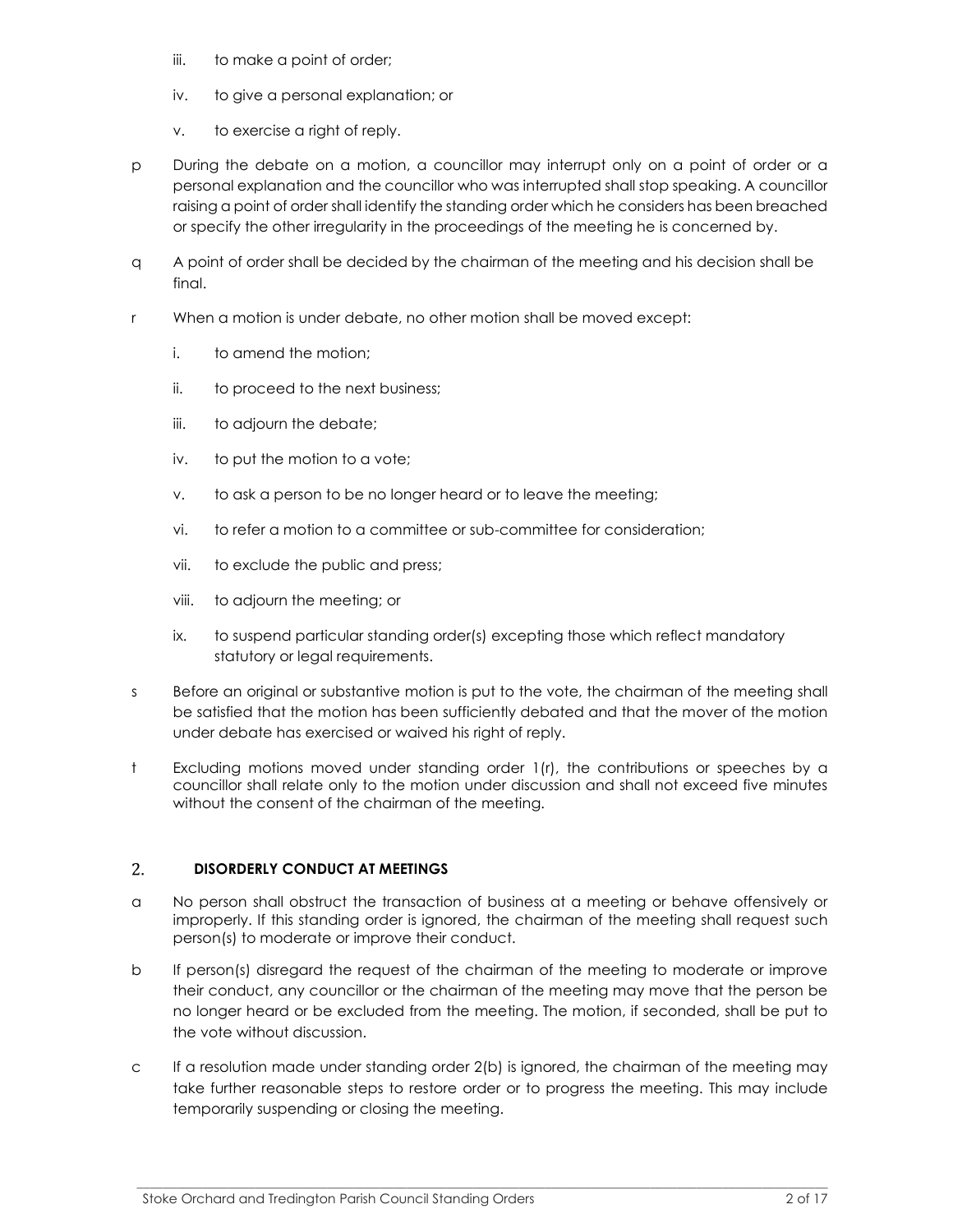#### $3.$ MEETINGS GENERALLY

Full Council meetings Committee meetings Sub-committee meetings

- $\alpha$  Meetings shall not take place in premises which at the time of the meeting are used for the supply of alcohol, unless no other premises are available free of charge or at a reasonable cost.
- $b$  The minimum three clear days for notice of a meeting does not include the day on which notice was issued, the day of the meeting, a Sunday, a day of the Christmas break, a day of the Easter break or of a bank holiday or a day appointed for public thanksgiving or mourning.
- $\degree$  The minimum three clear days' public notice for a meeting does not include the day on which the notice was issued or the day of the meeting unless the meeting is convened at shorter notice.
- ● d Meetings shall be open to the public unless their presence is prejudicial to the public interest by reason of the confidential nature of the business to be transacted or for other special reasons. The public's exclusion from part or all of a meeting shall be by a resolution which shall give reasons for the public's exclusion.
	- e Members of the public may make representations, answer questions and give evidence at a meeting which they are entitled to attend in respect of any business.
	- f The period of time designated for public participation at a meeting in accordance with standing order 3(e) shall not exceed fifteen minutes unless directed by the chairman of the meeting.
	- g Subject to standing order 3(f) above, a member of the public shall not speak for more than three minutes.
	- h In accordance with standing order 3(e), a question shall not require a response at the meeting nor start a debate on the question. The chairman of the meeting may direct that a written or oral response be given.
	- i A person who speaks at a meeting shall direct his comments to the chairman of the meeting.
	- j Only one person is permitted to speak at a time. If more than one person wants to speak, the chairman of the meeting shall direct the order of speaking.
- ●  $k$  Subject to standing order 3(m), a person who attends a meeting is permitted to report on the meeting whilst the meeting is open to the public. To "report" means to film, photograph, make an audio recording of meeting proceedings, use any other means for enabling persons not present to see or hear the meeting as it takes place or later or to report or to provide oral or written commentary about the meeting so that the report or commentary is available as the meeting takes place or later to persons not present.
- ● l A person present at a meeting may not provide an oral report or oral commentary about a meeting as it takes place without permission.
- $m$  The press shall be provided with reasonable facilities for the taking of their report of all or part of a meeting at which they are entitled to be present.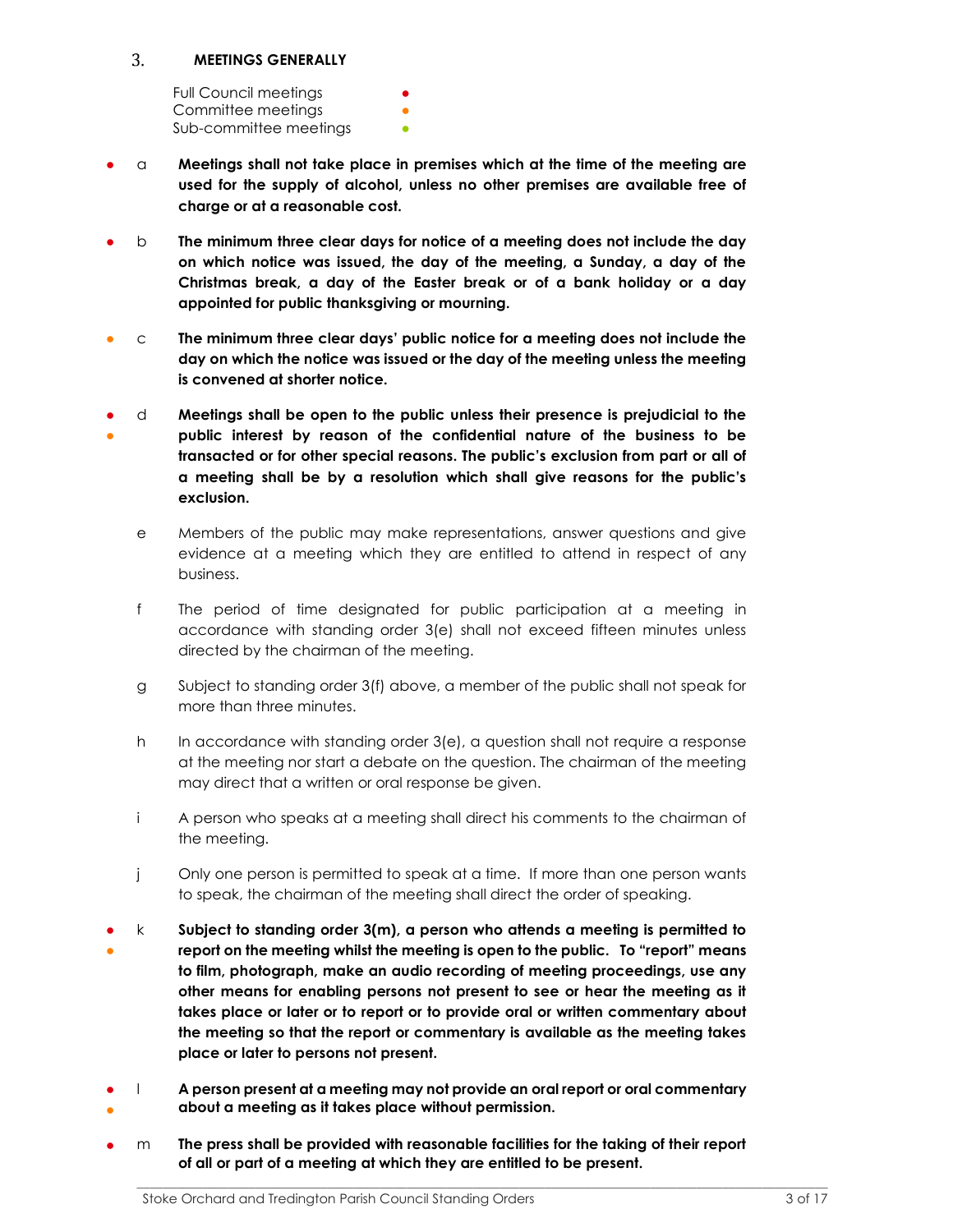- n Subject to standing orders which indicate otherwise, anything authorised or required to be done by, to or before the Chairman of the Council may in his absence be done by, to or before the Vice-Chairman of the Council.
- $\circ$  The Chairman of the Council, if present, shall preside at a meeting. If the Chairman is absent from a meeting, the Vice-Chairman of the Council if present, shall preside. If both the Chairman and the Vice-Chairman are absent from a meeting, a councillor as chosen by the councillors present at the meeting shall preside at the meeting.
- ● p Subject to a meeting being quorate, all questions at a meeting shall be decided by a majority of the councillors and non-councillors with voting rights present and
- voting.

●

● ● ● q The chairman of a meeting may give an original vote on any matter put to the vote, and in the case of an equality of votes may exercise his casting vote whether or not he gave an original vote.

> See standing orders 5(h) and (i) for the different rules that apply in the election of the Chairman of the Council at the annual meeting of the Council.

- r Unless standing orders provide otherwise, voting on a question shall be by a show of hands. At the request of a councillor, the voting on any question shall be recorded so as to show whether each councillor present and voting gave his vote for or against that question. Such a request shall be made before moving on to the next item of business on the agenda.
	- s The minutes of a meeting shall include an accurate record of the following:
		- i. the time and place of the meeting;
		- ii. the names of councillors who are present and the names of councillors who are absent;
		- iii. interests that have been declared by councillors and non-councillors with voting rights;
		- iv. the grant of dispensations (if any) to councillors and non-councillors with voting rights;
		- v. whether a councillor or non-councillor with voting rights left the meeting when matters that they held interests in were being considered;
		- vi. if there was a public participation session; and
		- vii. the resolutions made.
- t A councillor or a non-councillor with voting rights who has a disclosable
- ● pecuniary interest or another interest as set out in the Council's code of conduct in a matter being considered at a meeting is subject to statutory limitations or restrictions under the code on his right to participate and vote on that matter.
- $\cup$  No business may be transacted at a meeting unless at least one-third of the whole number of members of the Council are present and in no case shall the quorum of a meeting be less than three.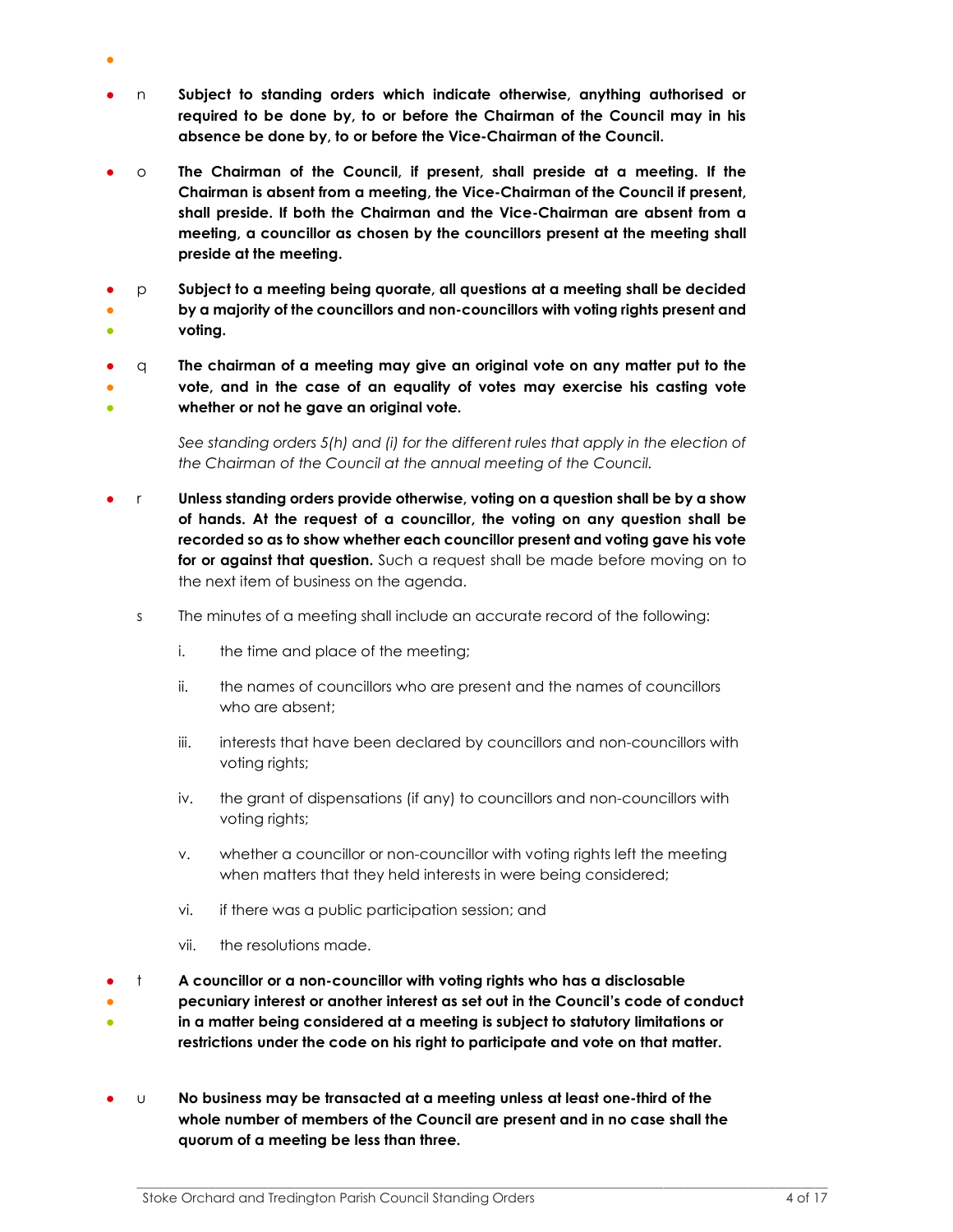See standing order 4d(viii) for the quorum of a committee or sub-committee meeting.

- ● ●  $\vee$  If a meeting is or becomes inquorate no business shall be transacted and the meeting shall be closed. The business on the agenda for the meeting shall be adjourned to another meeting.
	- w A meeting shall not exceed a period of 2.5 hours.

#### COMMITTEES AND SUB-COMMITTEES 4.

- $\alpha$  Unless the Council determines otherwise, a committee may appoint a sub-committee whose terms of reference and members shall be determined by the committee.
- $b$  The members of a committee may include non-councillors unless it is a committee which regulates and controls the finances of the Council.
- c Unless the Council determines otherwise, all the members of an advisory committee and a sub-committee of the advisory committee may be non-councillors.
- d The Council may appoint standing committees or other committees as may be necessary, and:
	- i. shall determine their terms of reference;
	- ii. shall determine the number and time of the ordinary meetings of a standing committee up until the date of the next annual meeting of the Council;
	- iii. shall permit a committee, other than in respect of the ordinary meetings of a committee, to determine the number and time of its meetings;
	- iv. shall, subject to standing orders 4(b) and (c), appoint and determine the terms of office of members of such a committee;
	- v. may, subject to standing orders 4(b) and (c), appoint and determine the terms of office of the substitute members to a committee whose role is to replace the ordinary members at a meeting of a committee if the ordinary members of the committee confirm to the Proper Officer ( ) days before the meeting that they are unable to attend;
	- vi. shall, after it has appointed the members of a standing committee, appoint the chairman of the standing committee;
	- vii. shall permit a committee other than a standing committee, to appoint its own chairman at the first meeting of the committee;
	- viii. shall determine the place, notice requirements and quorum for a meeting of a committee and a sub-committee which, in both cases, shall be no less than three;
	- ix. shall determine if the public may participate at a meeting of a committee;
	- x. shall determine if the public and press are permitted to attend the meetings of a subcommittee and also the advance public notice requirements, if any, required for the meetings of a sub-committee;
	- xi. shall determine if the public may participate at a meeting of a sub-committee that they are permitted to attend; and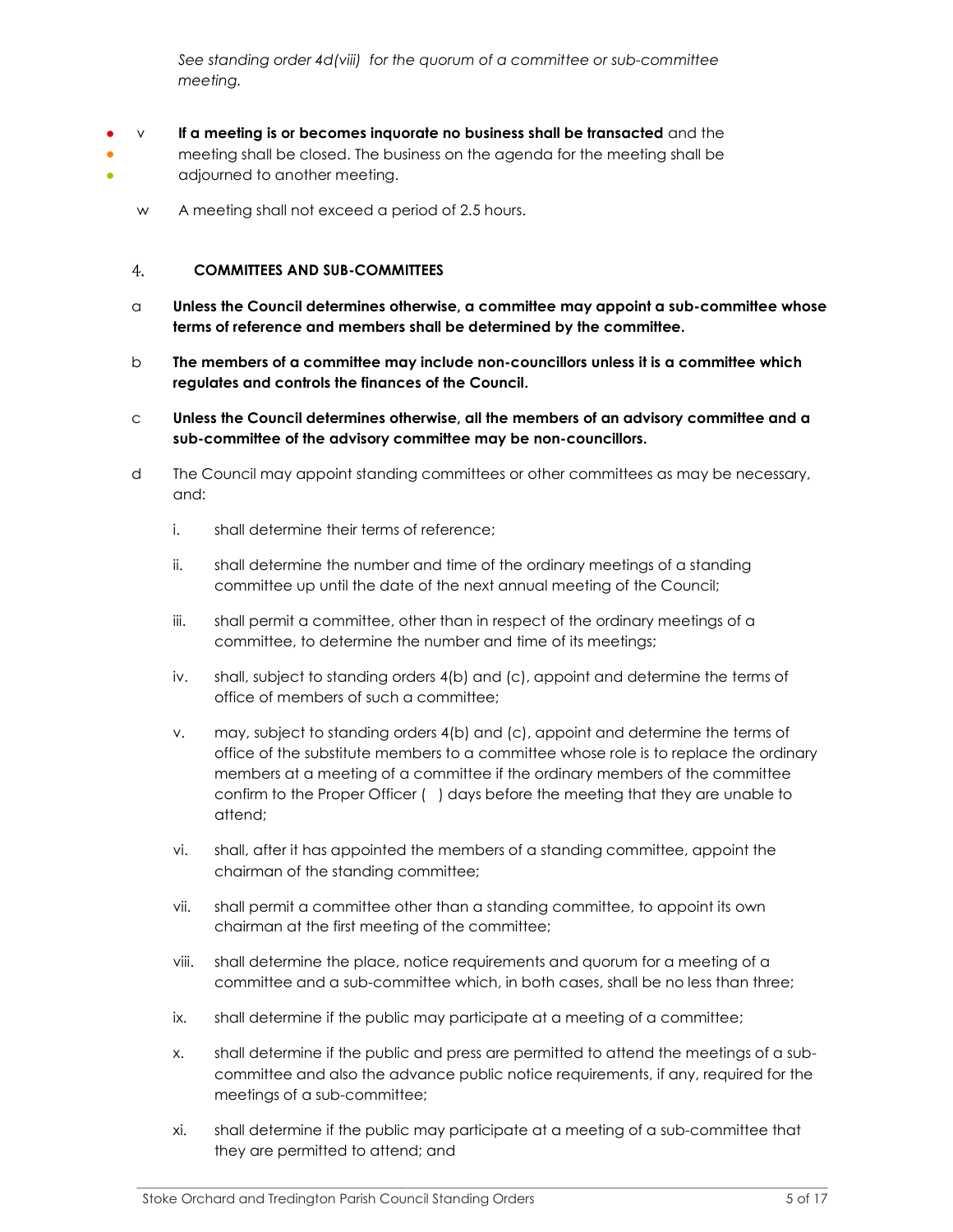xii. may dissolve a committee or a sub-committee.

#### 5. ORDINARY COUNCIL MEETINGS

- $\alpha$  In an election year, the annual meeting of the Council shall be held on or within 14 days following the day on which the councillors elected take office.
- $b$  In a year which is not an election year, the annual meeting of the Council shall be held on such day in May as the Council decides.
- c If no other time is fixed, the annual meeting of the Council shall take place at 6pm.
- d In addition to the annual meeting of the Council, at least three other ordinary meetings shall be held in each year on such dates and times as the Council decides.
- e The first business conducted at the annual meeting of the Council shall be the election of the Chairman and Vice-Chairman of the Council.
- f The Chairman of the Council, unless he has resigned or becomes disqualified, shall continue in office and preside at the annual meeting until his successor is elected at the next annual meeting of the Council.
- g The Vice-Chairman of the Council, if there is one, unless he resigns or becomes disqualified, shall hold office until immediately after the election of the Chairman of the Council at the next annual meeting of the Council.
- h In an election year, if the current Chairman of the Council has not been re-elected as a member of the Council, he shall preside at the annual meeting until a successor Chairman of the Council has been elected. The current Chairman of the Council shall not have an original vote in respect of the election of the new Chairman of the Council but shall give a casting vote in the case of an equality of votes.
- i In an election year, if the current Chairman of the Council has been re-elected as a member of the Council, he shall preside at the annual meeting until a new Chairman of the Council has been elected. He may exercise an original vote in respect of the election of the new Chairman of the Council and shall give a casting vote in the case of an equality of votes.
- j Following the election of the Chairman of the Council and Vice-Chairman of the Council at the annual meeting, the business shall include:
	- i. In an election year, delivery by the Chairman of the Council and councillors of their acceptance of office forms unless the Council resolves for this to be done at a later date. In a year which is not an election year, delivery by the Chairman of the Council of his acceptance of office form unless the Council resolves for this to be done at a later date;
	- ii. Confirmation of the accuracy of the minutes of the last meeting of the Council;
	- iii. Receipt of the minutes of the last meeting of a committee;
	- iv. Consideration of the recommendations made by a committee;
	- v. Review of delegation arrangements to committees, sub-committees, staff and other local authorities;

\_\_\_\_\_\_\_\_\_\_\_\_\_\_\_\_\_\_\_\_\_\_\_\_\_\_\_\_\_\_\_\_\_\_\_\_\_\_\_\_\_\_\_\_\_\_\_\_\_\_\_\_\_\_\_\_\_\_\_\_\_\_\_\_\_\_\_\_\_\_\_\_\_\_\_\_\_\_\_\_\_\_\_\_\_\_\_\_\_\_\_\_\_\_\_\_\_\_\_\_\_\_\_\_\_

vi. Review of the terms of reference for committees;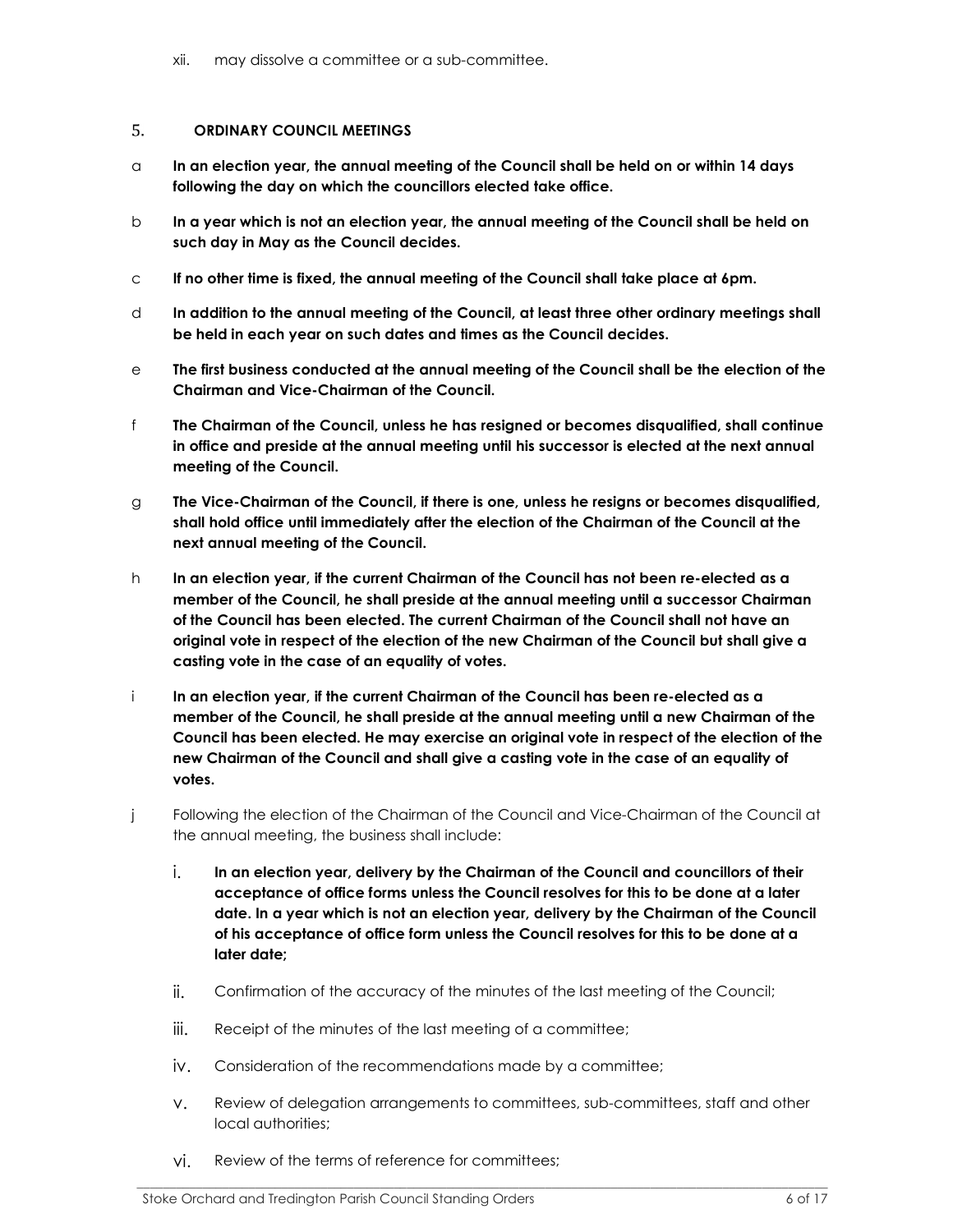- vii. Appointment of members to existing committees;
- viii. Appointment of any new committees in accordance with standing order 4;
- ix. Review and adoption of appropriate standing orders and financial regulations;
- x. Review of arrangements (including legal agreements) with other local authorities, notfor-profit bodies and businesses.
- xi. Review of representation on or work with external bodies and arrangements for reporting back;
- xii. In an election year, to make arrangements with a view to the Council becoming eligible to exercise the general power of competence in the future;
- xiii. Review of inventory of land and other assets including buildings and office equipment;
- xiv. Confirmation of arrangements for insurance cover in respect of all insurable risks;
- xv. Review of the Council's and/or staff subscriptions to other bodies;
- xvi. Review of the Council's complaints procedure;
- xvii. Review of the Council's policies, procedures and practices in respect of its obligations under freedom of information and data protection legislation (see also standing orders 11, 20 and 21);
- xviii. Review of the Council's policy for dealing with the press/media;
- xix. Review of the Council's employment policies and procedures;
- xx. Review of the Council's expenditure incurred under s.137 of the Local Government Act 1972 or the general power of competence.
- xxi. Determining the time and place of ordinary meetings of the Council up to and including the next annual meeting of the Council.

#### 6. EXTRAORDINARY MEETINGS OF THE COUNCIL, COMMITTEES AND SUB-COMMITTEES

- $\alpha$  The Chairman of the Council may convene an extraordinary meeting of the Council at any time.
- b If the Chairman of the Council does not call an extraordinary meeting of the Council within seven days of having been requested in writing to do so by two councillors, any two councillors may convene an extraordinary meeting of the Council. The public notice giving the time, place and agenda for such a meeting shall be signed by the two councillors.
- c The chairman of a committee or a sub-committee may convene an extraordinary meeting of the committee or the sub-committee at any time.
- d If the chairman of a committee or a sub-committee does not call an extraordinary meeting within five days of having been requested to do so by two members of the committee or the sub-committee, any two members of the committee or the sub-committee may convene an extraordinary meeting of the committee or a sub-committee.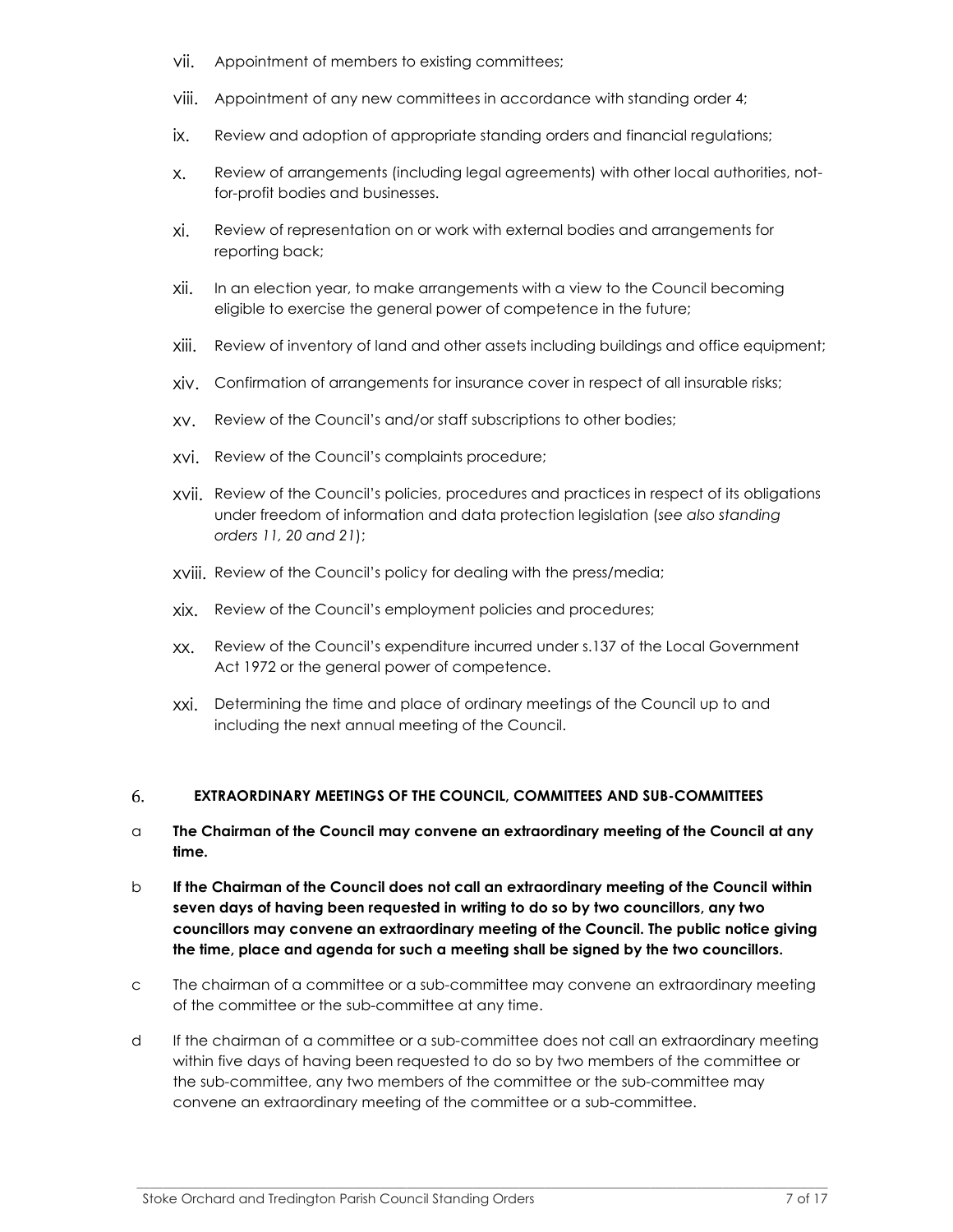#### 7. PREVIOUS RESOLUTIONS

- a A resolution shall not be reversed within six months except either by a special motion, which requires written notice by at least three councillors to be given to the Proper Officer in accordance with standing order 9, or by a motion moved in pursuance of the recommendation of a committee or a sub-committee.
- b When a motion moved pursuant to standing order 7(a) has been disposed of, no similar motion may be moved for a further six months.

#### 8. VOTING ON APPOINTMENTS

a Where more than two persons have been nominated for a position to be filled by the Council and none of those persons has received an absolute majority of votes in their favour, the name of the person having the least number of votes shall be struck off the list and a fresh vote taken. This process shall continue until a majority of votes is given in favour of one person. A tie in votes may be settled by the casting vote exercisable by the chairman of the meeting.

#### 9. MOTIONS FOR A MEETING THAT REQUIRE WRITTEN NOTICE TO BE GIVEN TO THE PROPER **OFFICER**

- a A motion shall relate to the responsibilities of the meeting for which it is tabled and in any event shall relate to the performance of the Council's statutory functions, powers and obligations or an issue which specifically affects the Council's area or its residents.
- b The Proper Officer may, before including a motion, correct obvious grammatical or typographical errors in the wording of the motion.
- c If the wording or subject of a proposed motion is considered improper, the Proper Officer shall consult with the chairman of the forthcoming meeting or, as the case may be, the councillors who have convened the meeting, to consider whether the motion shall be included in the agenda or rejected.
- d The decision of the Proper Officer as to whether or not to include the motion on the agenda shall be final.

#### $10.$ MOTIONS AT A MEETING THAT DO NOT REQUIRE WRITTEN NOTICE

a The following motions may be moved at a meeting without written notice to the Proper Officer:

- i. to correct an inaccuracy in the draft minutes of a meeting;
- ii. to move to a vote;
- iii. to defer consideration of a motion;
- iv. to refer a motion to a particular committee or sub-committee;
- v. to appoint a person to preside at a meeting;
- vi. to change the order of business on the agenda;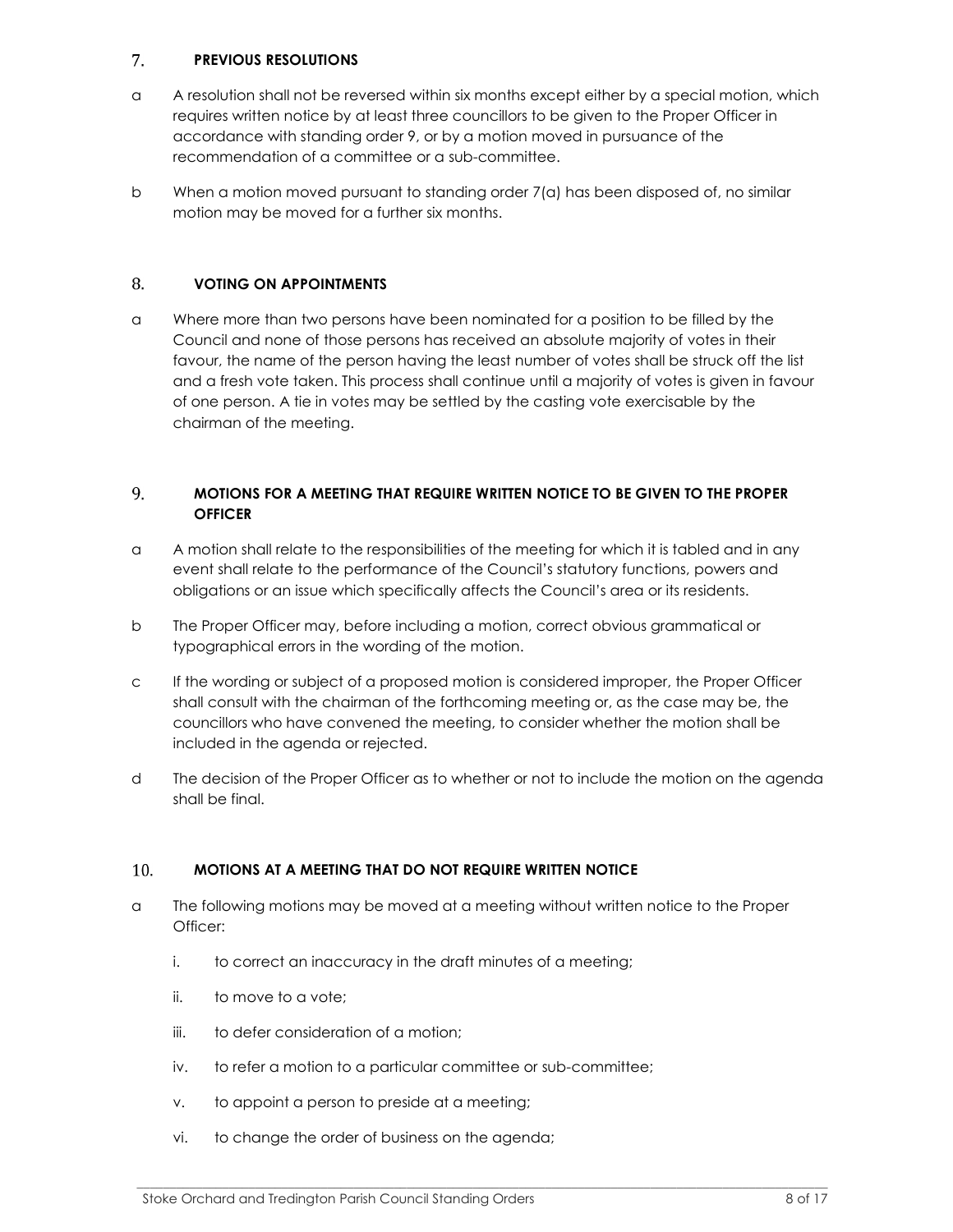- vii. to proceed to the next business on the agenda;
- viii. to require a written report;
- ix. to appoint a committee or sub-committee and their members;
- x. to extend the time limits for speaking;
- xi. to exclude the press and public from a meeting in respect of confidential or other information which is prejudicial to the public interest;
- xii. to not hear further from a councillor or a member of the public;
- xiii. to exclude a councillor or member of the public for disorderly conduct;
- xiv. to temporarily suspend the meeting;
- xv. to suspend a particular standing order (unless it reflects mandatory statutory or legal requirements);
- xvi. to adjourn the meeting; or
- xvii. to close the meeting.

#### 11. MANAGEMENT OF INFORMATION

See also standing order 20.

- $\alpha$  The Council shall have in place and keep under review, technical and organisational measures to keep secure information (including personal data) which it holds in paper and electronic form. Such arrangements shall include deciding who has access to personal data and encryption of personal data.
- b The Council shall have in place, and keep under review, policies for the retention and safe destruction of all information (including personal data) which it holds in paper and electronic form. The Council's retention policy shall confirm the period for which information (including personal data) shall be retained or if this is not possible the criteria used to determine that period (e.g. the Limitation Act 1980).
- $\,c$  The agenda, papers that support the agenda and the minutes of a meeting shall not disclose or otherwise undermine confidential information or personal data without legal justification.
- d Councillors, staff, the Council's contractors and agents shall not disclose confidential information or personal data without legal justification.

## 12. DRAFT MINUTES

| <b>Full Council meetings</b> |  |
|------------------------------|--|
| Committee meetings           |  |
| Sub-committee meetings       |  |

a If the draft minutes of a preceding meeting have been served on councillors with the agenda to attend the meeting at which they are due to be approved for accuracy, they shall be taken as read.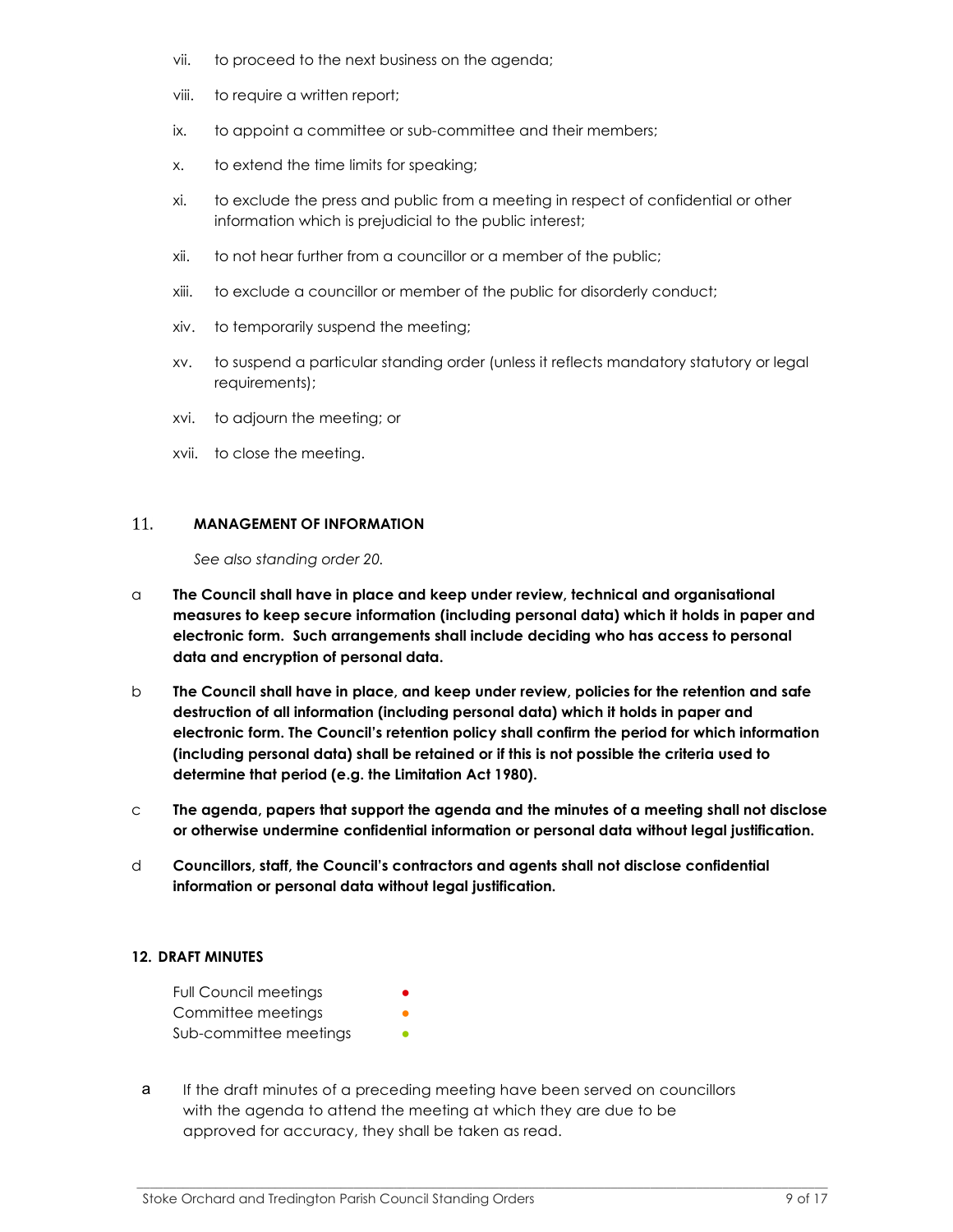- b There shall be no discussion about the draft minutes of a preceding meeting except in relation to their accuracy. A motion to correct an inaccuracy in the draft minutes shall be moved in accordance with standing order 10(a)(i).
- c The accuracy of draft minutes, including any amendment(s) made to them, shall be confirmed by resolution and shall be signed by the chairman of the meeting and stand as an accurate record of the meeting to which the minutes relate.
- d If the chairman of the meeting does not consider the minutes to be an accurate record of the meeting to which they relate, he shall sign the minutes and include a paragraph in the following terms or to the same effect:

"The chairman of this meeting does not believe that the minutes of the meeting of the ( ) held on [date] in respect of ( ) were a correct record but his view was not upheld by the meeting and the minutes are confirmed as an accurate record of the proceedings."

● ● ● e If the Council's gross annual income or expenditure (whichever is higher) does not exceed £25,000, it shall publish draft minutes on a website which is publicly accessible and free of charge not later than one month after the meeting has taken place.

f Subject to the publication of draft minutes in accordance with standing order 12(e) and standing order 20(a) and following a resolution which confirms the accuracy of the minutes of a meeting, the draft minutes or recordings of the meeting for which approved minutes exist shall be destroyed.

#### 13. CODE OF CONDUCT AND DISPENSATIONS

See also standing order 3(u).

- a All councillors and non-councillors with voting rights shall observe the code of conduct adopted by the Council.
- b Unless he has been granted a dispensation, a councillor or non-councillor with voting rights shall withdraw from a meeting when it is considering a matter in which he has a disclosable pecuniary interest. He may return to the meeting after it has considered the matter in which he had the interest.
- c Unless he has been granted a dispensation, a councillor or non-councillor with voting rights shall withdraw from a meeting when it is considering a matter in which he has another interest if so required by the Council's code of conduct. He may return to the meeting after it has considered the matter in which he had the interest.
- d Dispensation requests shall be in writing and submitted to the Proper Officer as soon as possible before the meeting, or failing that, at the start of the meeting for which the dispensation is required.
- e A decision as to whether to grant a dispensation shall be made by a meeting of the Council, or committee or sub-committee for which the dispensation is required and that decision is final.
- f A dispensation request shall confirm:
	- i. the description and the nature of the disclosable pecuniary interest or other interest to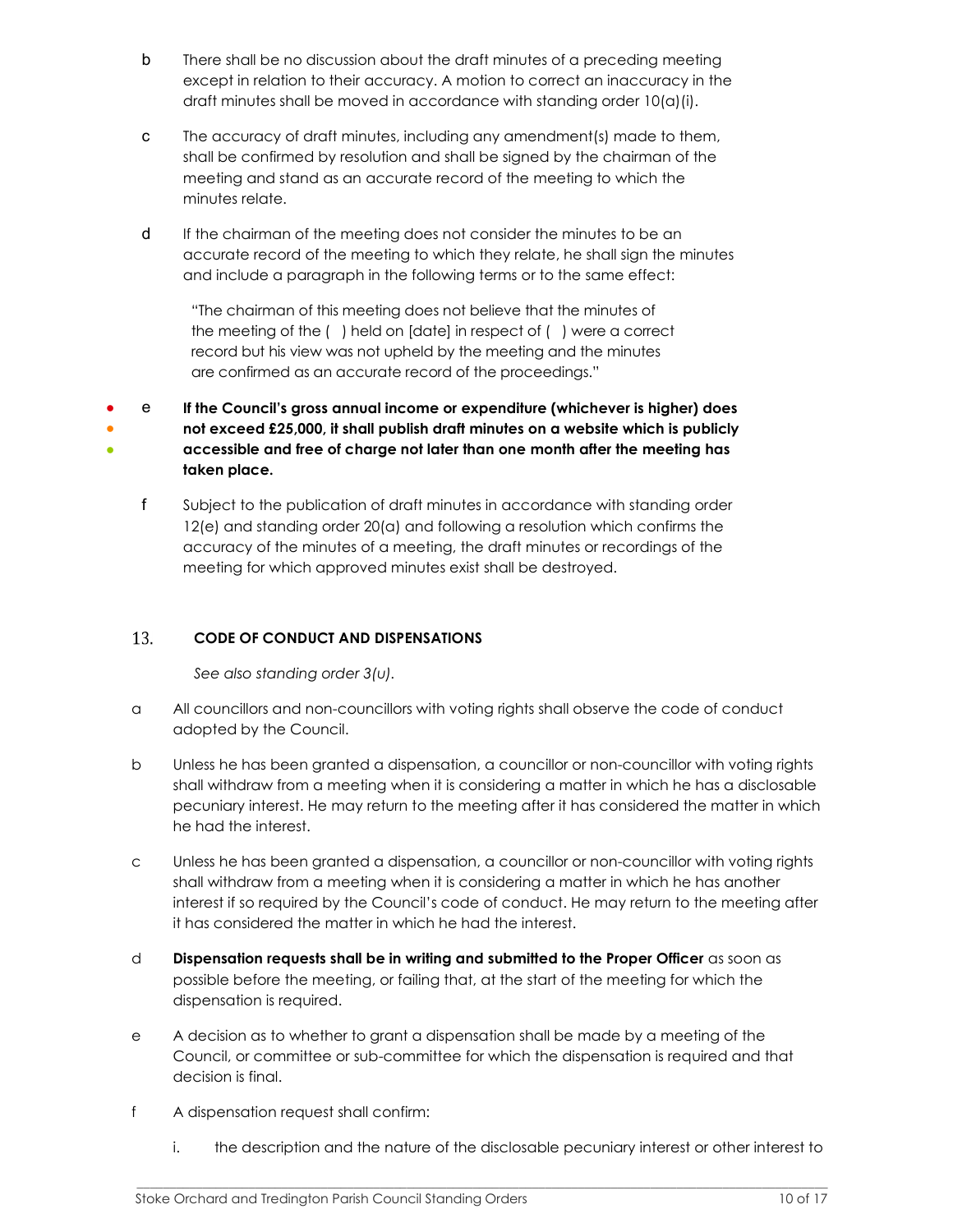which the request for the dispensation relates;

- ii. whether the dispensation is required to participate at a meeting in a discussion only or a discussion and a vote;
- iii. the date of the meeting or the period (not exceeding four years) for which the dispensation is sought; and
- iv. an explanation as to why the dispensation is sought.
- g Subject to standing orders 13(d) and (f), a dispensation request shall be considered at the beginning of the meeting of the Council, or committee or sub-committee for which the dispensation is required.
- h A dispensation may be granted in accordance with standing order 13(e) if having regard to all relevant circumstances any of the following apply:
	- i. without the dispensation the number of persons prohibited from participating in the particular business would be so great a proportion of the meeting transacting the business as to impede the transaction of the business;
	- ii. granting the dispensation is in the interests of persons living in the Council's area; or
	- iii. it is otherwise appropriate to grant a dispensation.

#### 14. CODE OF CONDUCT COMPLAINTS

- a Upon notification by the District or Unitary Council that it is dealing with a complaint that a councillor or non-councillor with voting rights has breached the Council's code of conduct, the Proper Officer shall, subject to standing order 11, report this to the Council.
- b Where the notification in standing order 14(a) relates to a complaint made by the Proper Officer, the Proper Officer shall notify the Chairman of Council of this fact, and the Chairman shall nominate another staff member to assume the duties of the Proper Officer in relation to the complaint until it has been determined and the Council has agreed what action, if any, to take in accordance with standing order 14(d).
- c The Council may:
	- i. provide information or evidence where such disclosure is necessary to investigate the complaint or is a legal requirement;
	- ii. seek information relevant to the complaint from the person or body with statutory responsibility for investigation of the matter;
- d Upon notification by the District or Unitary Council that a councillor or non-councillor with voting rights has breached the Council's code of conduct, the Council shall consider what, if any, action to take against him. Such action excludes disqualification or suspension from office.

#### 15. PROPER OFFICER

a The Proper Officer shall be either (i) the clerk or (ii) other staff member(s) nominated by the Council to undertake the work of the Proper Officer when the Proper Officer is absent.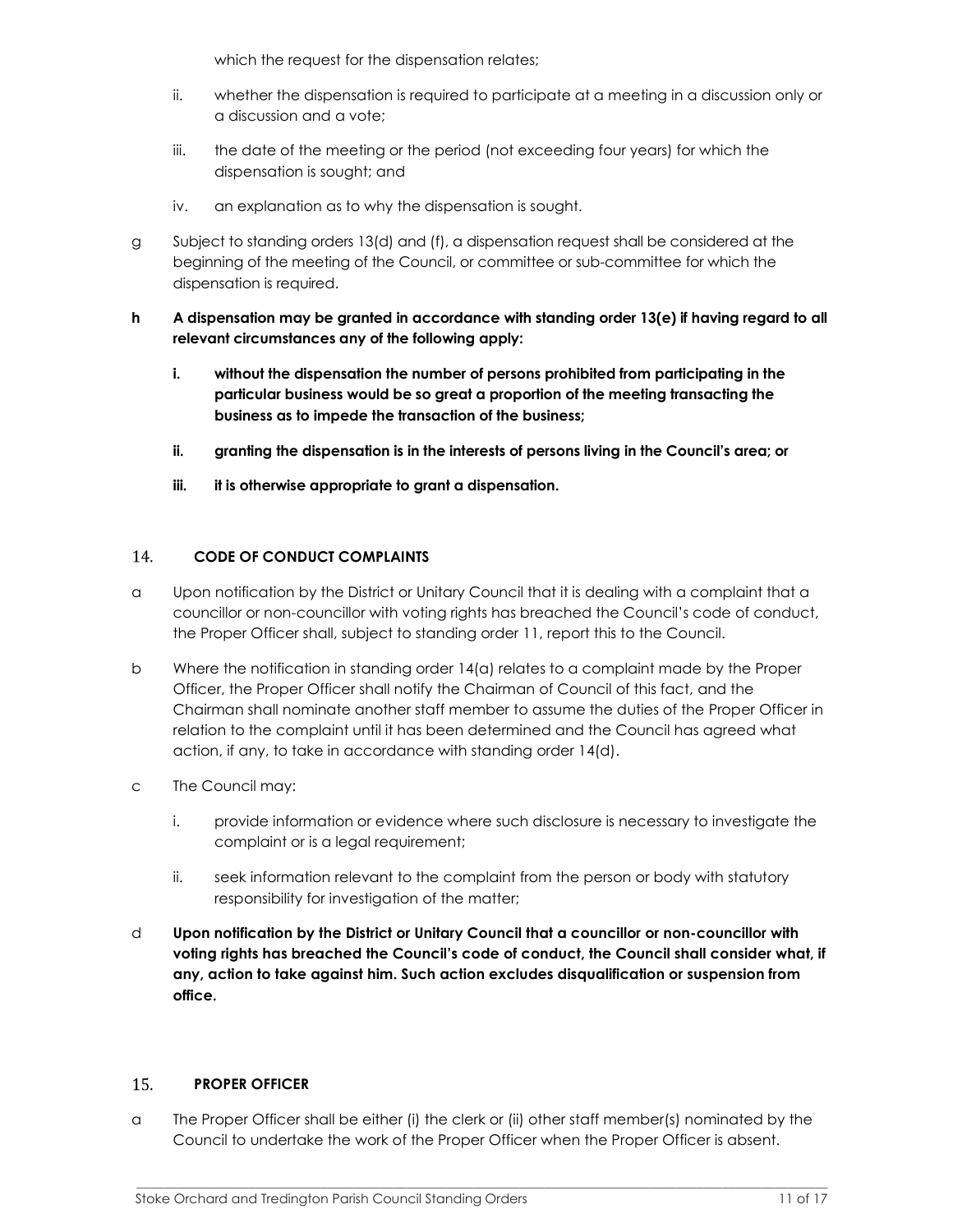- b The Proper Officer shall:
	- i. at least three clear days before a meeting of the council and a committee
		- serve on councillors by delivery or post at their residences or by email authenticated in such manner as the Proper Officer thinks fit, a signed summons confirming the time, place and the agenda (provided the councillor has consented to service by email), and
		- Provide, in a conspicuous place, public notice of the time, place and agenda (provided that the public notice with agenda of an extraordinary meeting of the Council convened by councillors is signed by them).

See standing order 3(b) for the meaning of clear days for a meeting of a full council and standing order 3(c) for the meaning of clear days for a meeting of a committee;

- ii. subject to standing order 9, include on the agenda all motions received unless a councillor has given written notice at least seven days before the meeting confirming his withdrawal of it;
- iii. convene a meeting of the Council for the election of a new Chairman of the Council, occasioned by a casual vacancy in his office;
- $iv.$  facilitate inspection of the minute book by local government electors;
- v. receive and retain copies of byelaws made by other local authorities;
- vi. hold acceptance of office forms from councillors;
- vii. hold a copy of every councillor's register of interests;
- viii. assist with responding to requests made under freedom of information legislation and rights exercisable under data protection legislation, in accordance with the Council's relevant policies and procedures;
- ix. liaise, as appropriate, with the Council's Data Protection Officer (if there is one);
- x. receive and send general correspondence and notices on behalf of the Council except where there is a resolution to the contrary;
- xi. assist in the organisation of, storage of, access to, security of and destruction of information held by the Council in paper and electronic form subject to the requirements of data protection and freedom of information legislation and other legitimate requirements (e.g. the Limitation Act 1980);
- xii. arrange for legal deeds to be executed; (see also standing order 23);
- xiii. arrange or manage the prompt authorisation, approval, and instruction regarding any payments to be made by the Council in accordance with its financial regulations;
- xiv. record every planning application notified to the Council and the Council's response to the local planning authority in a book/computer file for such purpose;
- xv. refer a planning application received by the Council to the Chairman or in his absence the Vice-Chairman of the Council within two working days of receipt to facilitate an extraordinary meeting if the nature of a planning application requires consideration before the next ordinary meeting of the Council.
- xvi. manage access to information about the Council via the publication scheme; and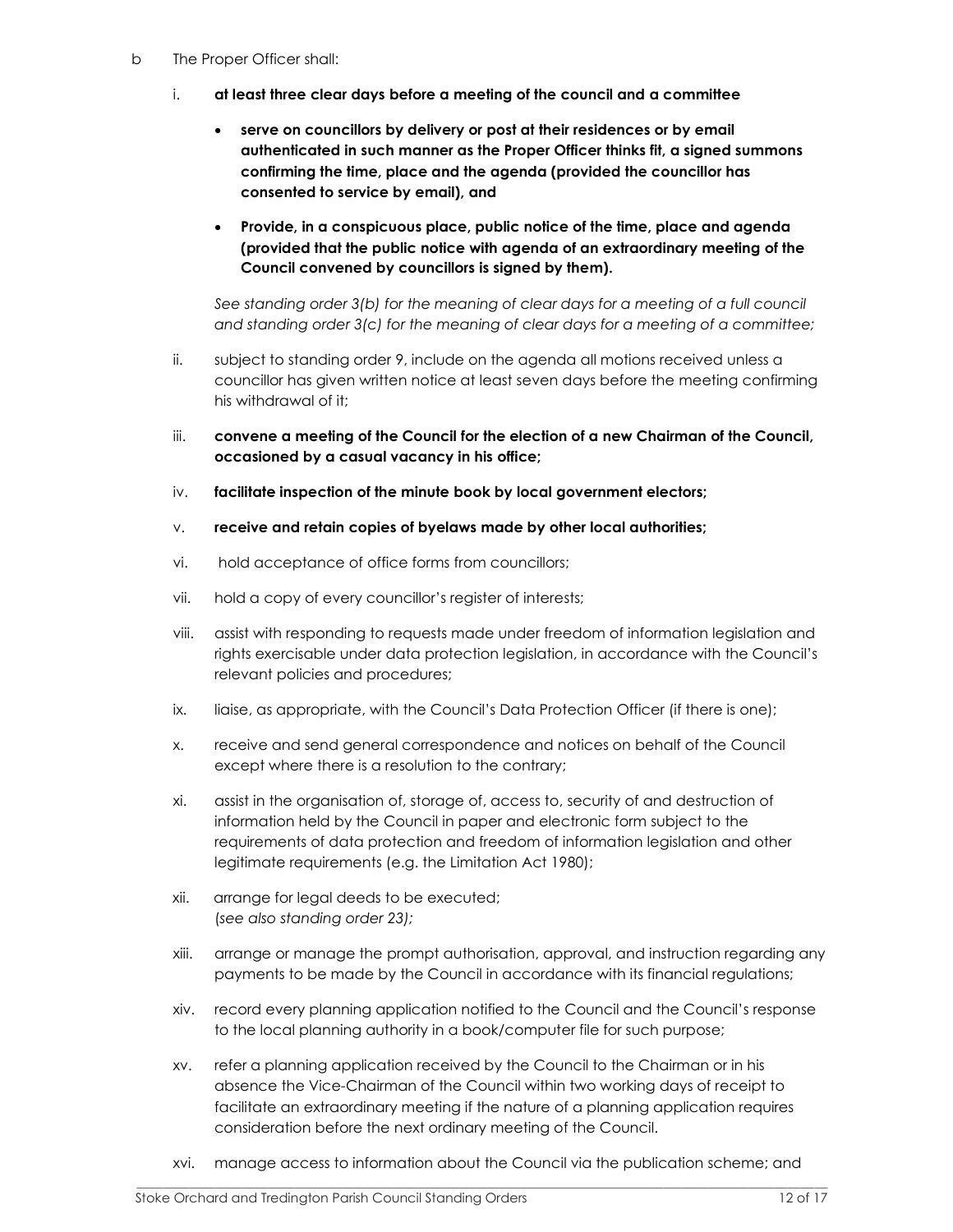#### 16. RESPONSIBLE FINANCIAL OFFICER

a The Council shall appoint appropriate staff member(s) to undertake the work of the Responsible Financial Officer when the Responsible Financial Officer is absent.

#### 17. ACCOUNTS AND ACCOUNTING STATEMENTS

- a "Proper practices" in standing orders refer to the most recent version of "Governance and Accountability for Local Councils – a Practitioners' Guide".
- b All payments by the Council shall be authorised, approved and paid in accordance with the law, proper practices and the Council's financial regulations.
- c The Responsible Financial Officer shall supply to each councillor as soon as practicable after 30 June, 30 September and 31 December in each year a statement to summarise:
	- i. the Council's receipts and payments (or income and expenditure) for each quarter;
	- ii. the Council's aggregate receipts and payments (or income and expenditure) for the year to date;
	- iii. the balances held at the end of the quarter being reported and

which includes a comparison with the budget for the financial year and highlights any actual or potential overspends.

- d As soon as possible after the financial year end at 31 March, the Responsible Financial Officer shall provide:
	- i. each councillor with a statement summarising the Council's receipts and payments (or income and expenditure) for the last quarter and the year to date for information; and
	- ii. to the Council the accounting statements for the year in the form of Section 2 of the annual governance and accountability return, as required by proper practices, for consideration and approval.
- e The year-end accounting statements shall be prepared in accordance with proper practices and apply the form of accounts determined by the Council (receipts and payments, or income and expenditure) for the year to 31 March. A completed draft annual governance and accountability return shall be presented to all councillors at least 14 days prior to anticipated approval by the Council. The annual governance and accountability return of the Council, which is subject to external audit, including the annual governance statement, shall be presented to the Council for consideration and formal approval before 30 June.

#### 18. FINANCIAL CONTROLS AND PROCUREMENT

a. The Council shall consider and approve financial regulations drawn up by the Responsible Financial Officer, which shall include detailed arrangements in respect of the following: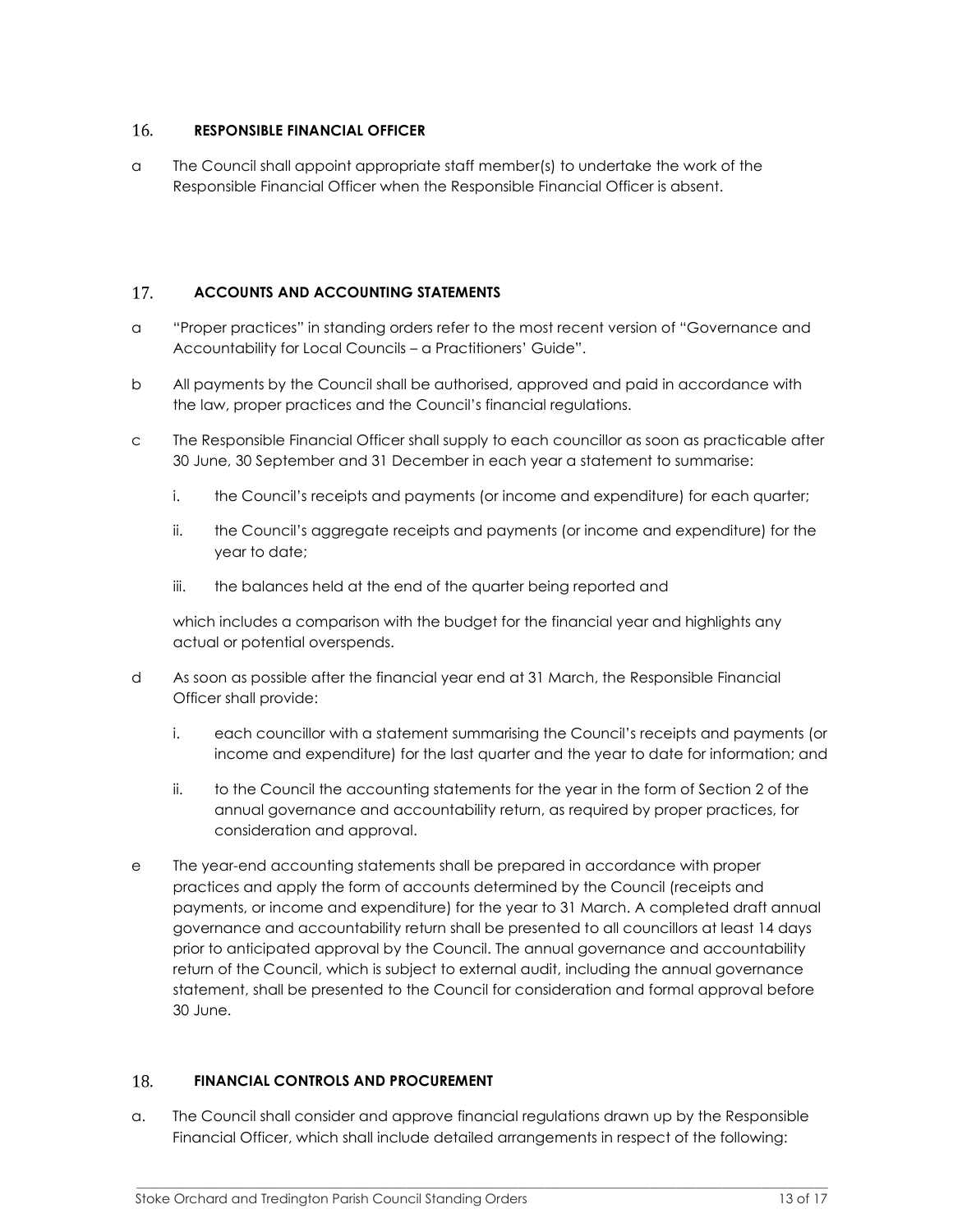- i. the keeping of accounting records and systems of internal controls;
- ii. the assessment and management of financial risks faced by the Council;
- iii. the work of the independent internal auditor in accordance with proper practices and the receipt of regular reports from the internal auditor, which shall be required at least annually;
- iv. the inspection and copying by councillors and local electors of the Council's accounts and/or orders of payments; and
- v. whether contracts with an estimated value below £25,000 due to special circumstances are exempt from a tendering process or procurement exercise.
- b. Financial regulations shall be reviewed regularly and at least annually for fitness of purpose.
- c. A public contract regulated by the Public Contracts Regulations 2015 with an estimated value in excess of £25,000 but less than the relevant thresholds in standing order 18(f) is subject to Regulations 109-114 of the Public Contracts Regulations 2015 which include a requirement on the Council to advertise the contract opportunity on the Contracts Finder website regardless of what other means it uses to advertise the opportunity unless it proposes to use an existing list of approved suppliers (framework agreement).
- d. Subject to additional requirements in the financial regulations of the Council, the tender process for contracts for the supply of goods, materials, services or the execution of works shall include, as a minimum, the following steps:
	- i. a specification for the goods, materials, services or the execution of works shall be drawn up;
	- ii. an invitation to tender shall be drawn up to confirm (i) the Council's specification (ii) the time, date and address for the submission of tenders (iii) the date of the Council's written response to the tender and (iv) the prohibition on prospective contractors contacting councillors or staff to encourage or support their tender outside the prescribed process;
	- iii. the invitation to tender shall be advertised in a local newspaper and in any other manner that is appropriate;
	- iv. tenders are to be submitted in writing in a sealed marked envelope addressed to the Proper Officer;
	- v. tenders shall be opened by the Proper Officer in the presence of at least one councillor after the deadline for submission of tenders has passed;
	- vi. tenders are to be reported to and considered by the appropriate meeting of the Council or a committee or sub-committee with delegated responsibility.
- e. Neither the Council, nor a committee or a sub-committee with delegated responsibility for considering tenders, is bound to accept the lowest value tender.
- f. A public contract regulated by the Public Contracts Regulations 2015 with an estimated value in excess of £189,330 for a public service or supply contract or in excess of £4,733,252 for a public works contract; or £663,540 for a social and other specific services contract (or other thresholds determined by the European Commission every two years and published in the Official Journal of the European Union (OJEU)) shall comply with the relevant procurement procedures and other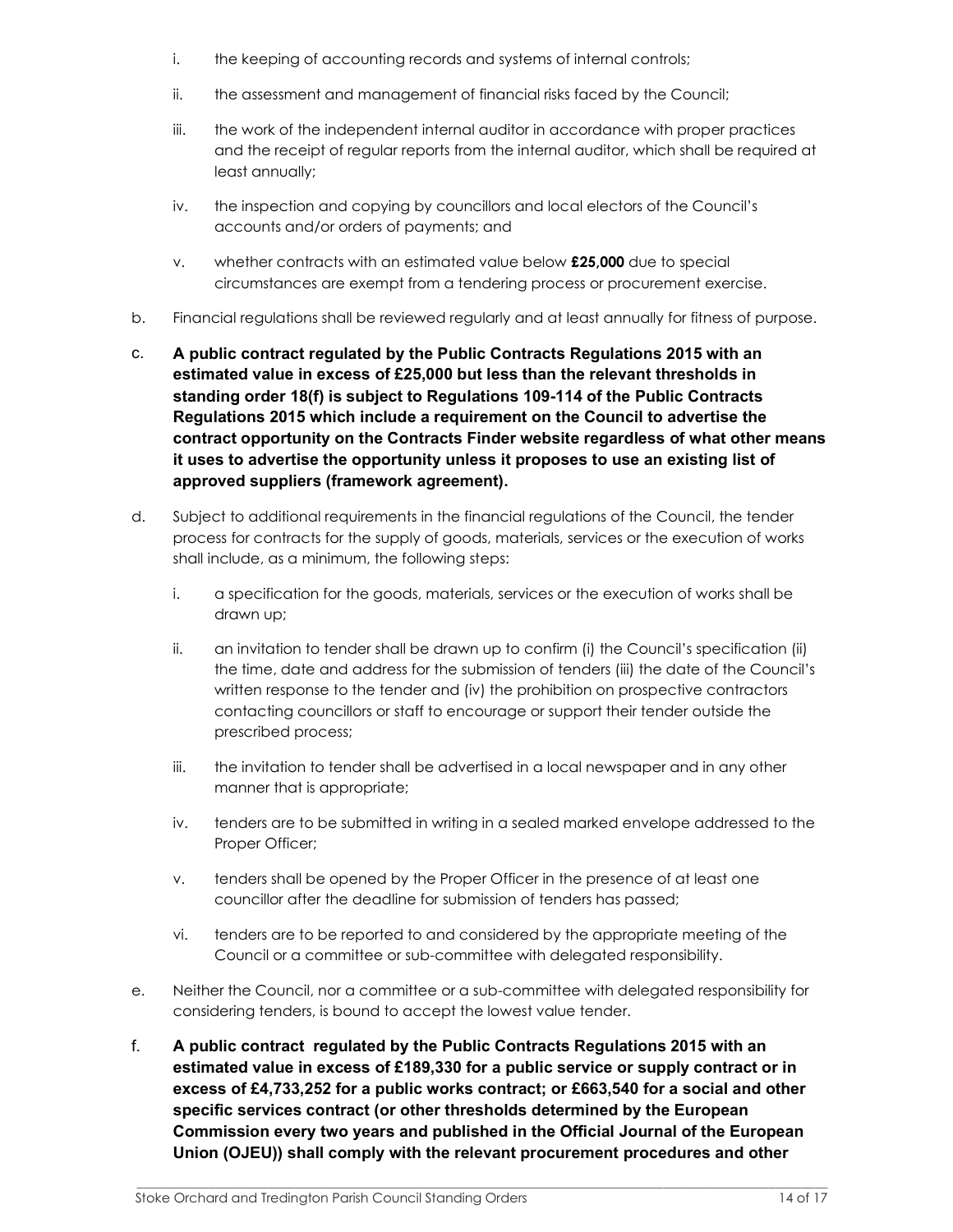requirements in the Public Contracts Regulations 2015 which include advertising the contract opportunity on the Contracts Finder website and in OJEU.

g. A public contract in connection with the supply of gas, heat, electricity, drinking water, transport services, or postal services to the public; or the provision of a port or airport; or the exploration for or extraction of gas, oil or solid fuel with an estimated value in excess of £378,660 for a supply, services or design contract; or in excess of £4,733,252 for a works contract; or £663,540 for a social and other specific services contract (or other thresholds determined by the European Commission every two years and published in OJEU) shall comply with the relevant procurement procedures and other requirements in the Utilities Contracts Regulations 2016.

#### 19. HANDLING STAFF MATTERS

- a A matter personal to a member of staff that is being considered by a meeting of the Council or staffing committee is subject to standing order 11.
- b Subject to the Council's policy regarding absences from work, the Council's most senior member of staff shall notify the chairman of the staffing committee or, if he is not available, the vice-chairman of the staffing committee of absence occasioned by illness or other reason and that person shall report such absence to the staffing committee at its next meeting.
- c The chairman of the staffing committee or in his absence, the vice-chairman shall upon a resolution conduct a review of the performance and annual appraisal of the work of the Clerk/RFO. The reviews and appraisal shall be reported in writing and are subject to approval by resolution by the staffing committee.
- d Subject to the Council's policy regarding the handling of grievance matters, the Council's most senior member of staff shall contact the chairman of the staffing committee or in his absence, the vice-chairman of the staffing committeein respect of an informal or formal grievance matter, and this matter shall be reported back and progressed by resolution of the staffing committee.
- e Subject to the Council's policy regarding the handling of grievance matters, if an informal or formal grievance matter raised by the Clerk/RFO relates to the chairman or vice-chairman of the staffing committee this shall be communicated to another member of the staffing committee, which shall be reported back and progressed by resolution of the staffing committee.
- f Any persons responsible for all or part of the management of staff shall treat as confidential the written records of all meetings relating to their performance, capabilities, grievance or disciplinary matters.
- g In accordance with standing order 11(a), persons with line management responsibilities shall have access to staff records referred to in standing order 19(f).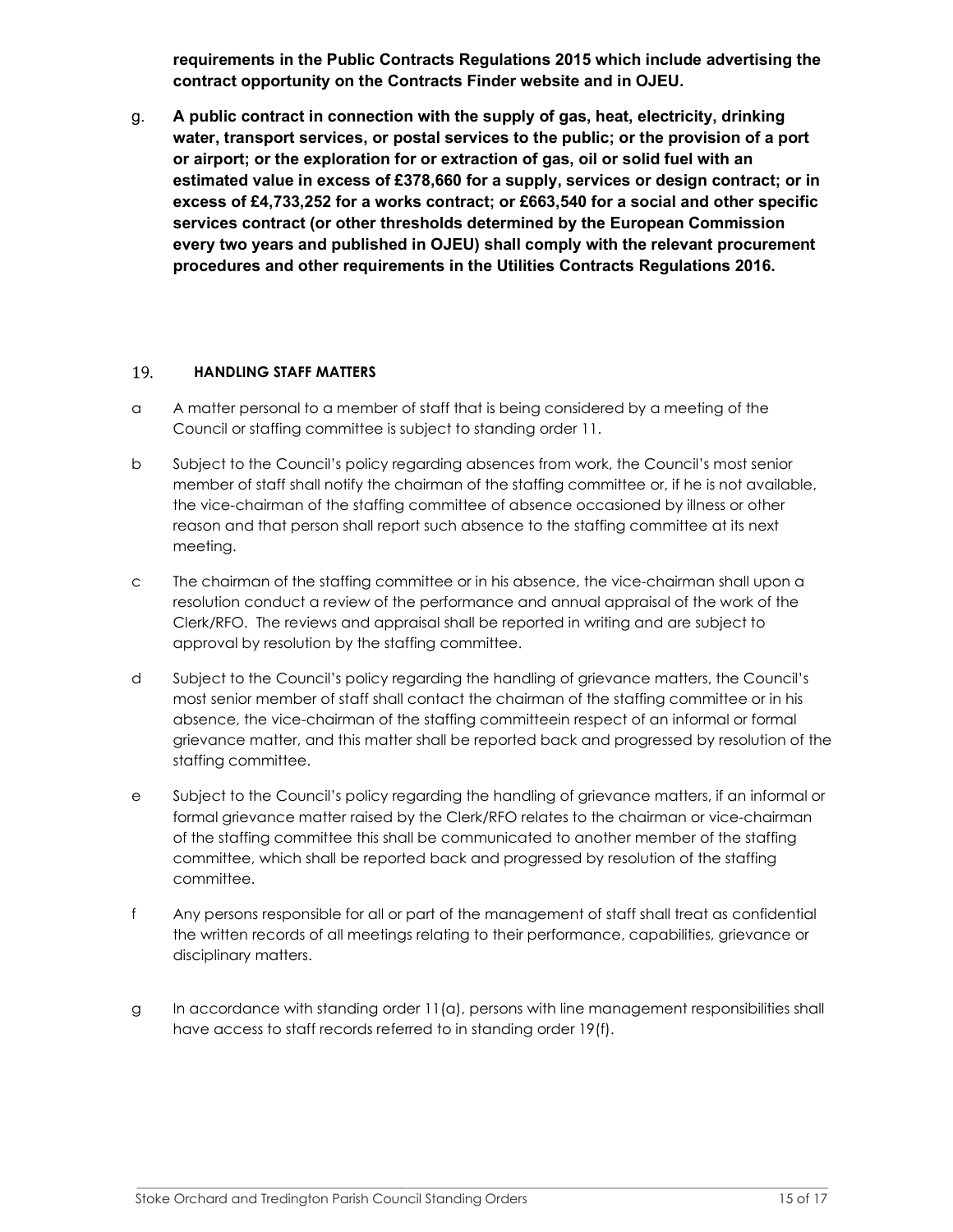#### 20. RESPONSIBILITIES TO PROVIDE INFORMATION

See also standing order 21.

- $\alpha$  In accordance with freedom of information legislation, the Council shall publish information in accordance with its publication scheme and respond to requests for information held by the Council.
- b. The Council shall publish information in accordance with the requirements of the Smaller Authorities (Transparency Requirements) (England) Regulations 2015.

#### 21. RESPONSIBILITIES UNDER DATA PROTECTION LEGISLATION

See also standing order 11.

- a The Council may appoint a Data Protection Officer.
- b The Council shall have policies and procedures in place to respond to an individual exercising statutory rights concerning his personal data.
- $c$  The Council shall have a written policy in place for responding to and managing a personal data breach.
- d The Council shall keep a record of all personal data breaches comprising the facts relating to the personal data breach, its effects and the remedial action taken.
- e The Council shall ensure that information communicated in its privacy notice(s) is in an easily accessible and available form and kept up to date.
- f The Council shall maintain a written record of its processing activities.

#### 22. RELATIONS WITH THE PRESS/MEDIA

a Requests from the press or other media for an oral or written comment or statement from the Council, its councillors or staff shall be handled in accordance with the Council's policy in respect of dealing with the press and/or other media.

#### EXECUTION AND SEALING OF LEGAL DEEDS 23.

See also standing orders 15(b)(xii) and (xvii).

- a A legal deed shall not be executed on behalf of the Council unless authorised by a resolution.
- $b$  Subject to standing order 23(a), any two councillors may sign, on behalf of the Council, any deed required by law and the Proper Officer shall witness their signatures.